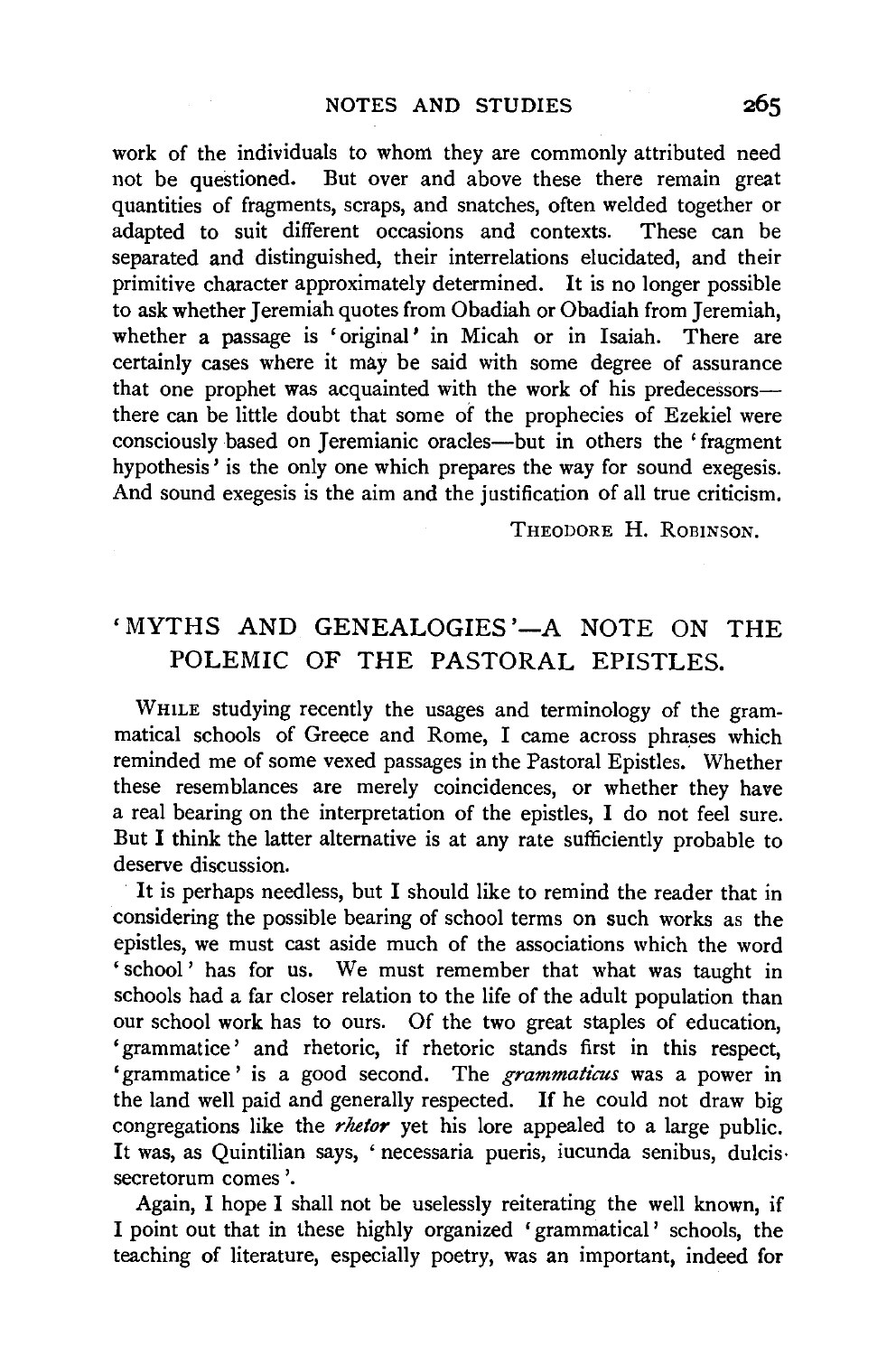a long period, the main factor, and that in this teaching the  $\frac{2}{3}$ the  $\frac{2}{3}$ ungus *ioropiby*, that is the elucidation of allusions, and the accumulation of knowledge real and supposed as to the personages and things mentioned in the poems, was a very important element. Indeed there were schools in which little else was done in the way of literary teaching. Sextus Empiricus tells us that these *historiae* are divided into (1) legendary matter, (2) fictitious but possible matter, (3) what was really historical, and that the first of these were called  $\mu \hat{v} \theta o \hat{i}$ . But we also find another classification, which divides them, according as they dealt with  $(1)$ persons, (2) places, (3) dates, (4) events. In this classification the personal are called *yeveaAoyiKa.2* It follows from this that *yeveaAoy{a*  bears a much wider sense than our 'genealogy ' and carries the idea of personal and biographical detail. And a further inference may fairly be made. As poetry, especially Homer, largely dealt with mythology, and as personal details are much more attractive than questions of geography or chronology, all the more interesting 'histories' were from one point of view ' myths', from another 'genealogies'. And as a matter of fact most of the typical instances quoted by Juvenal, Aulus Gellius, and others will come under these heads.

That *yeveaAoy{a* in 1 Tim. i 4 and Titus iii 9 means more than pedigree is not a new suggestion to students of the epistles. It is inferred by Hort from evidence which he gives in his 'Judaistic Christianity' pp. 135, 136. The further point, which the facts I have mentioned suggest, is that ' myths ' and ' genealogies' were accepted and leading terms in the technical talk or jargon of a large literary or dilettante public which made great account of such studies. And I may here add, that there was another public which despised them as frivolous and useless, in fact took much the same view as the writer  $3$  of  $1$  Tim., who as Weiss and Hort point out, does not regard the interests he condemns as in themselves wicked or heretical, but as vain and empty and likely to divert the mind from higher things.

The evidence for the existence of these two publics may be verified sufficiently by any one who will read and look out the references in Mayor's note on Juvenal vii 234. I may give a few instances. Juvenal would rather not sit at a dinner-party next the lady 'quae sciat omnes

<sup>1</sup> The other two were called  $\pi\lambda d\sigma\mu$ ara and  $i\sigma\tau o\rho i\alpha$  (in a limited sense). Cf. as late as the fourth century Ausonius *Prof.* 21. 25:

Ambo omnia carmina docti

callenles mython plasmata et historias.

<sup>2</sup> Το δε παρον ποίημα καλούσιν οι παλαιοί, συγκείμενον εκ τοπικού και πραγματικού και χρονικού και γενεαλογικού, είς α διαιρείσθαι την ίστορίαν φασίν. Int. to Dionysius Περιήγησις p. 81 Bernh. v. Usener *Kleine Schriften* ii p. 286.

· . • When I use throughout the word *writer,* I must not be understood as implying any view, one way or the other, as to the Pauline authorship.

ŧ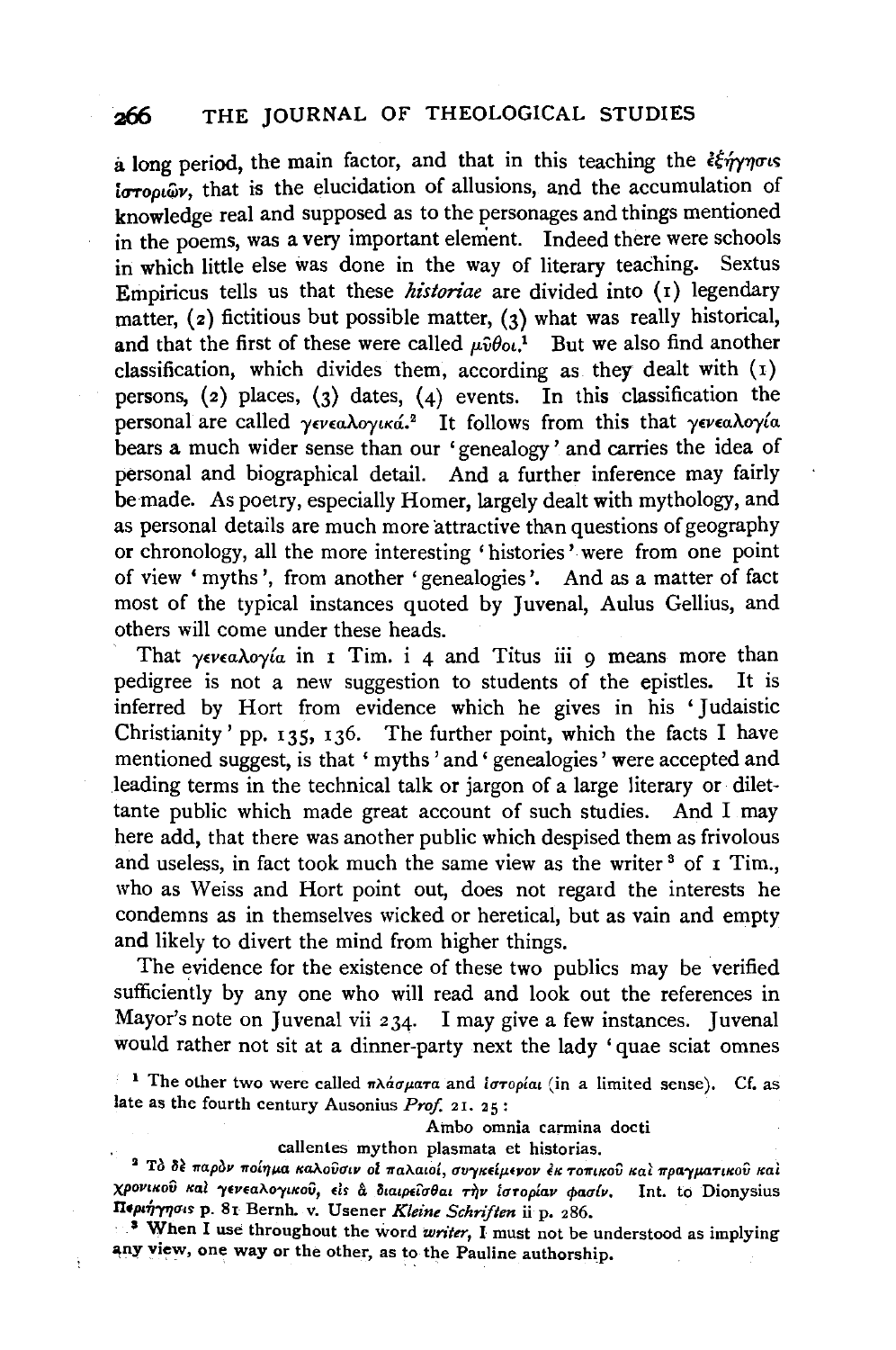historias'. Aulus Gellius had a friend who had a huge note-book full of such questions as the names of the followers of Odysseus who were torn by Scylla. Tiberius, who carried this 'notitia historiae fabularis usque ad ineptias et derisum ', would test the *grammatici* who were great favourites of his by such questions as ' Who was Hecuba's mother?' and 'What was Achilles's name when he was dressed as a girl?' Augustine *(De Ord.* ii 12, 37) speaking of these 'histories' remarks that he pitied his friends, who, if they could not answer the question, 'Who was Euryalus's mother?', were dubbed ignoramuses (' accusantur inscitiae '). He adds that the ignoramuses themselves regard their interrogators as triflers and refuse them the name of scholars (' curiosi '), Of Didymus, the most famous collector of such points, Seneca says that his books are full of 'quae dediscenda erant, si scires.' Quintilian, who recognized its value to some extent, strongly deprecates excessive attention to such research, for 'inanis iactantiae est (cf. *KEVOQWVAI* 1 Tim. vi 20) et detinet atque obruit ingenia melius aliis vacatura '. He adds that the pursuit of it involves devoting the student's efforts 'anilibus fabulis ', an exact equivalent of course of *p:vOovr; ypaw8nr;* (1 Tim. iv 7). And here we may note that such problems are regularly known as *quaestiones*, or in Greek  $\zeta_{\eta}$ *rήματα* or  $\zeta_{\eta\tau\eta\sigma\epsilon\iota\varsigma}$ , a word which also appears in this connexion in the epistles, while any one who made a trade or business of such matters was said profiteri or in Greek επαγγέλλεσθαι, and we are thus reminded of the *γν*ώσις ήν τινες επαγγελλόμενοι περι την πίστιν ήστόχησαν (id. vi 21).

The hypothesis then, which I propose for discussion, is that the polemic of the pastorals is directed against an intellectualism, which largely consisted in a research similar to that described above, which in the writer's opinion was in itself frivolous and useless and in practice led to strife and irreligion. If this were so, the question would arise-Was the culture, learning, intellectualism, or whatever we choose to call it, pagan, Jewish, or a mixture of the two ? Now if we could isolate the First Epistle to Timothy from the other two, I should be inclined to say pagan. The word  $\beta \epsilon \beta \eta \lambda$  is in favour of it. And I do not think the fact that we find attached another ματαιολογία which is connected with law militates seriously against it. For if the ' myths and genealogies' appealed to a wide public, still wider was the public who delighted in the ' controversiae', such as we find described by the elder Seneca, in which the competing rhetoricians regularly argued on some point of law are at any rate tool, again argued law for their basis. The only law, or at any rate took some assumed law for their basis. evidence against it in this epistle is the passage iv 9, in which the  $\zeta$ ητήσεις και λογομαχίαι are stated to lead up (amongst other things) to the 'wranglings of men who think that religion is a trade'. I think the natural meaning of this is that the professors of the condemned mtellec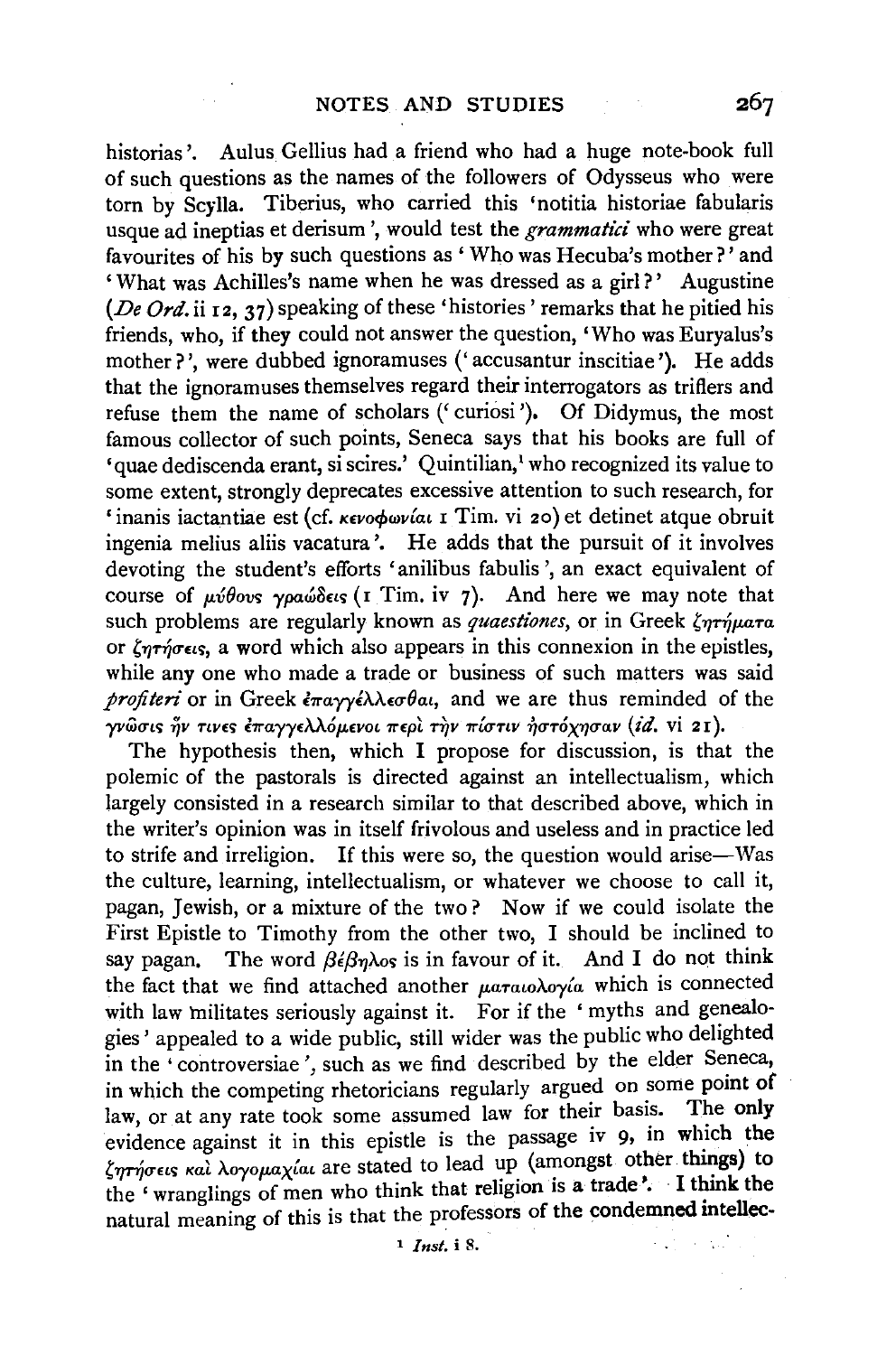tualism claimed to be following a religious study, but it is hardly decisive. But in Titus i 16 the myths are definitely called Jewish. This can hardly be surmounted, except by supposing that ' Titus' is by the hand of another who has imperfectly understood the work of his predecessor. But I do not wish to adopt so heroic a course, and indeed my hypothesis will stand as well or better if we adopt the view that the culture attached, though Hellenic in spirit, made use of Jewish materials.

It is, I think, *a priori* probable that there were circles of Hellenized Jews, where the Old Testament was treated in the same spirit as that in which the devotees of ' historical' research treated Homer. We must remember that, while this kind of research went a great deal further than Homer, it was the love of Homer which gave it its primary impulse, and that Homer always stood first with it. Homer, it is clear, was treated in two different ways. To the philosophically-minded he was sometimes in his literal sense the fount of ethical lessons, and to be read, as the Articles tell us we should read the Apocrypha, for ' example of life and instruction of manners ', 1 sometimes a mine of philosophical allegory. On the other hand, to the devotees of ' grammatice ' he was a field of romantic interest and for the amassment of legendary lore. We are often told that Homer was the Bible of the Greeks. May we not invert the statement and say that the Pentateuch was the Homer of the Hellenized Jew? Of an allegorical and philosophical treatment of the Old Testament, consciously and deliberately based on the philosophical treatment of Homer, we have abundant evidence in the shadowy Aristobulus and the very substantial Philo. This form of Helleno-Judaic culture has been preserved to .us by its affinities to Christianity. If there was another form which consciously and deliberately imitated the ' grammatical ' method, it has not been preserved; but that is not surprising, since it could only repel the Christian mind. For it may be added that such a method of treating the Old Testament lore would naturally lead to some contamination with real pagan mythology, much in the spirit of Cleodemus or Malchus, the Jewish historian, who according to Josephus<sup>2</sup> stated that Abraham's grand-daughter became the wife of Heracles.

As for the other branch of the  $\gamma v\hat{\omega}\sigma v$ , the  $\zeta\rho\epsilon v\sigma\omega\mu\kappa\alpha'$  which are evidently associated with the ' myths and genealogies ' in 1 Tim. and still more closely in the other epistles, there is nothing in the words

Troiani belli scriptorem . . .

qui quid sit pulchrum, quid turpe, quid utile, quid non, planius ac melius Chrysippo et Crantore dicit.

2 *Ant.* i 15.

<sup>&</sup>lt;sup>1</sup> Cf. Hor.  $Ep. i 2, 1-4:$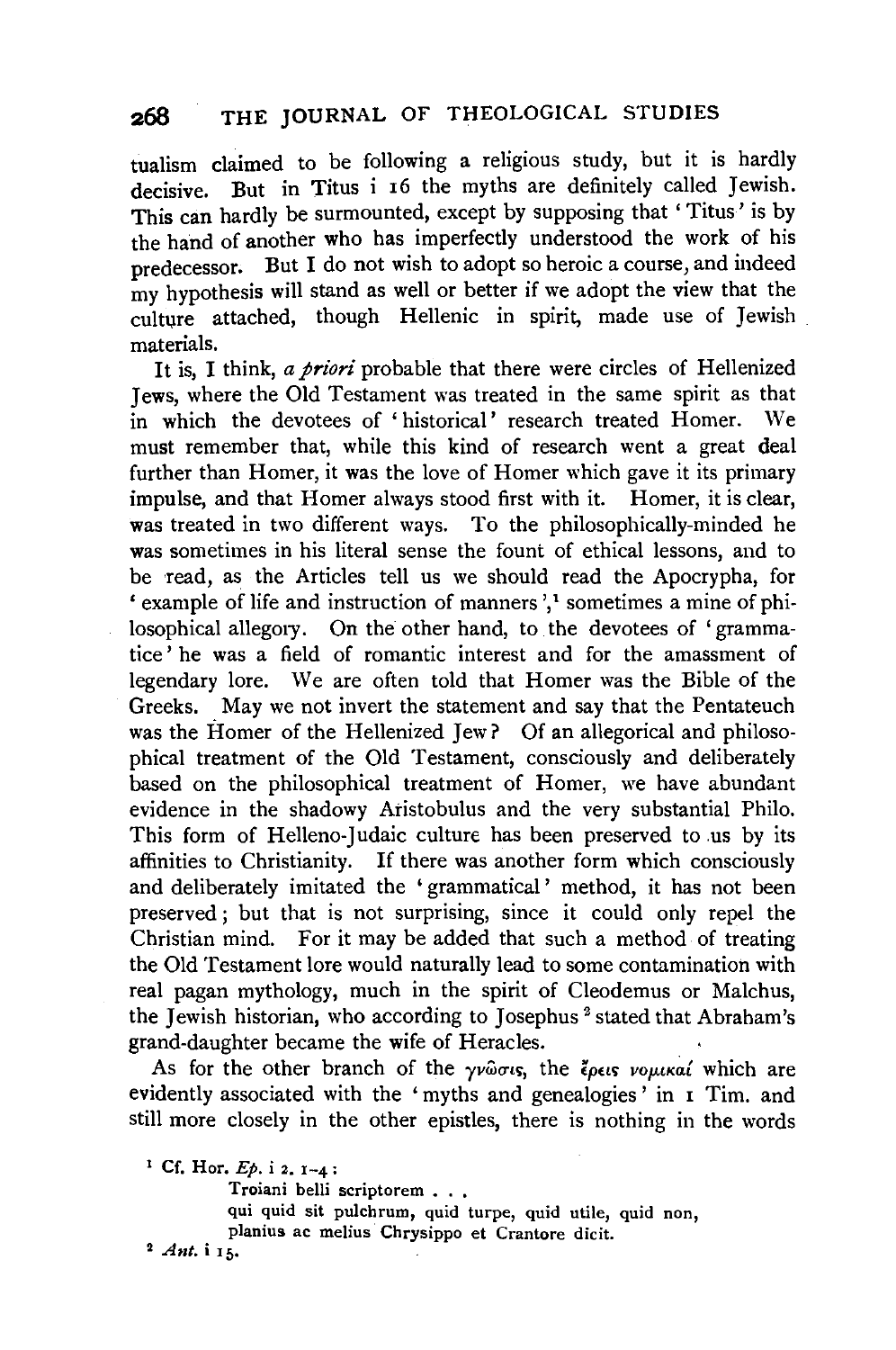employed which suggests more than the ordinary disputations of Jewish legal theologians. Still it is reasonable to suppose that the writer discerned the same tone in both the objects of his censure. And if we suppose that there was something Hellenic in the one, we may conjecture it in the other. We may conjecture a school or schools of legalists who gave a philosophical cast to their discussions, perhaps after the manner of  $\Delta$  Maccabees, prided themselves on their dialectical skill, and in general regarded themselves as the counterpart of the acknowledged philosophers.

My view of the matter does not perhaps differ in substance from that of Dr Hort, who regards the writer as speaking of the frivolities of the Haggada on the one hand, and the Halacha on the other. But it puts it in a different atmosphere and colouring. The writer in fact is not combating a Pharisaic· Judaism, but a somewhat conceited pseudo-Hellenic Judaism. And I venture to think that on one point at least my view meets the facts better than Dr Hort's. For when Dr Hort suggests that the writer attacks the frivolities of the Haggada, he overlooks the fact that the writer of 2 Tim. is apparently a Haggadist himself. At any rate he gives us the most obvious piece of Haggada in the New Testament—the mention of Jannes and Jambres. It seems strange that one who saw such danger in Haggadic legend should write thus. But it is quite intelligible that one who cherished Haggadic lore should strongly object to seeing it treated as on a par witli heathen myths and perhaps mixed up 'with such myths.1

There are a few special points which are worth considering in the light of my hypothesis. The first is the much discussed 'antitheses'. While on the whole I am inclined to adopt a very simple interpretation, there is another possible, which would bring it into line with the ' myths and genealogies'. Next to research into 'histories', the favourite line of study with *grammatici* and their followers was to investigate the 'tropes' and 'figures' in their texts. Now, though 'antithesis' in rhetoric has other senses, its common use is for the ' figure' which we, as they, call antithesis, i. e. two contrasted or compared statements, put for effect in a carefully balanced form. If a Jewish student treated his Septuagint as a Greek student treated his classics, he would no doubt regard the psalms and prophets as a form of oratory, for the absence of metre would hide from him their poetic character. And there can be no doubt as to what 'figure' would strike him as most prominent. It is the doublet which is so characteristic of Hebrew poetry, such as 'What is man that thou art mindful of him, or the. son of man that thou visitest him?' Now what would a grammarian or rhetorician call this

<sup>1</sup> Indeed such a feeling may perhaps lie behind the phrase 'Iovδαικοί's μύθρις. <sup>1</sup> You apply the term μύθοι with all its evil associations to our venerable traditions.'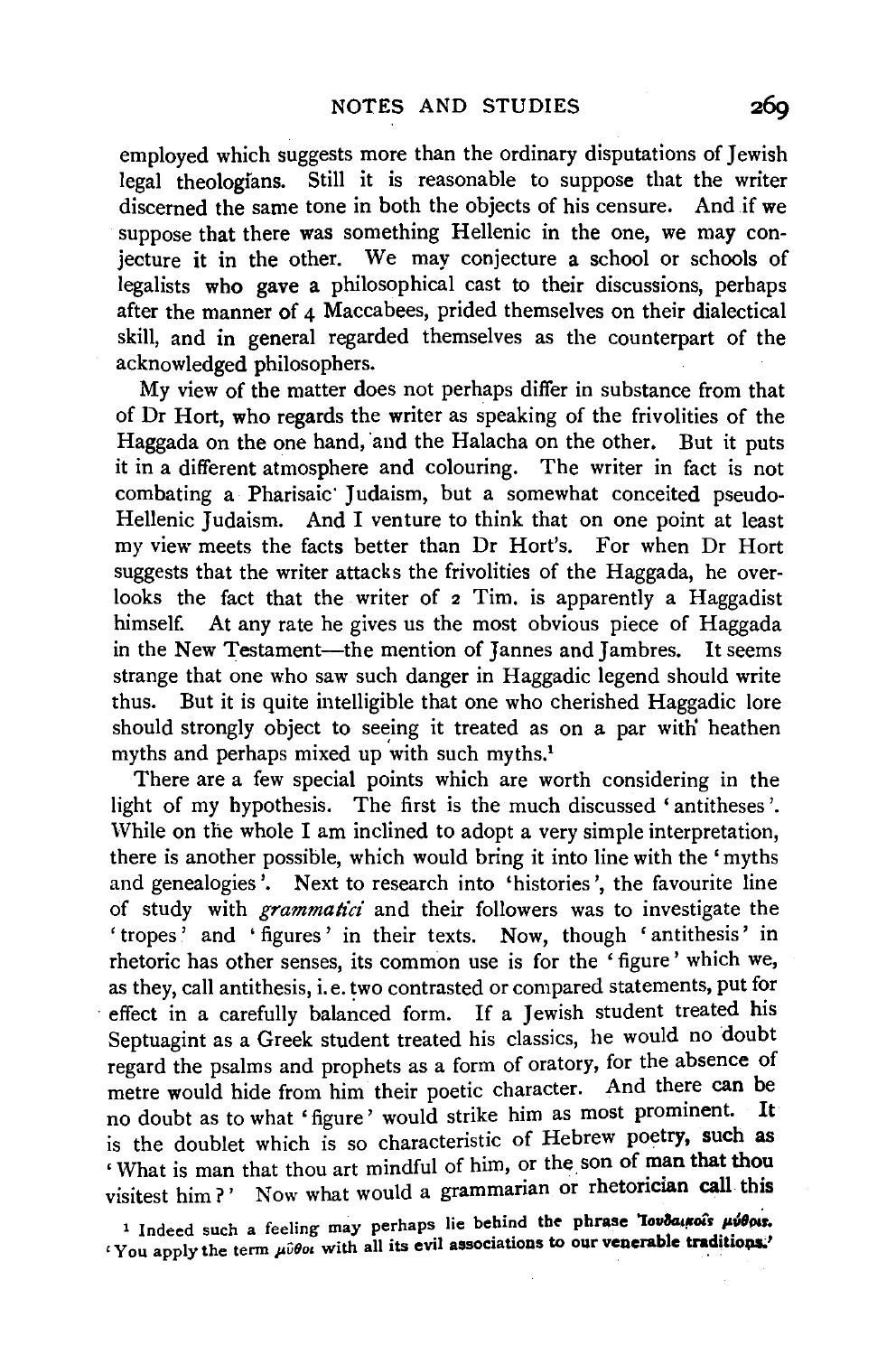## 270 THE JOURNAL OF THEOLOGICAL STUDIES

• figure' which is entirely foreign to Greek literature ? It is not the same as the various forms of repetition, which the rhetoricians found in the poets and orators and named accordingly. It has something of the character of 'tautology', but tautology was a vice. I think they would regard it as a form of antithesis,<sup>1</sup> for though such doublets lack the sense of contrast, which is generally present in the classical antithesis, they are antithetical in form. If we adopted this explanation, we should not need to suppose that the writer of the epistle understood or cared to understand the term. It would be enough to suppose that he heard the term bandied about and branded it as a piece of jargon, characteristic of a lore which seemed to him both frivolous and mischievous.

If on the whole I reject this (to me) tempting explanation it is not because it seems to me in itself improbable, but because the word will admit of one much more simple. Another rhetorical use of the word is for the answers and objections alleged by the opponent. Thus though an 'antithesis ' is not quite the same as a disputation, it is a necessary part of one, and here, too, I should regard our writer as quoting with some scorn and impatience a word which figured largely in the discussions which he deprecates. If this is the meaning, it probably applies primarily, though not necessarily altogether, to the legal and dialectical side of the  $\gamma \nu \hat{\omega} \sigma \nu s$ .

The verse *τ* Tim. vi 5 διαπαρατριβαί... *ανθρώπων* ... *νομιζόντων πορισμόν είναι την ευσέβειαν* seems to me to point to a paid body of teachers, and if so, we note that the main characteristics ascribed to these teachers are  $(1)$  quarrelsomeness,  $(2)$  a desire to make money. This falls into line well enough with my suggestion, for these two charges are frequently brought against Greek and Roman sophists in the wider sense of the word. They may be found often in Lucian, e.g. in the Symposium. It may perhaps be said that there was a strong body of opinion in the ancient world from the time of Socrates downward, which never quite reconciled itself to the idea of a teacher of 'wisdom' taking fees. When I say that this falls into line I do not imply anything more. Any atmosphere of debate may engender or seem to engender strife, and I have no reason to suppose that teachers of purely Jewish Halacha did not take fees. Most people who teach anything systematically have to live by it.

Perhaps a little more may be said of the verse 1 Tim. iv 8  $\eta \gamma \alpha \rho$ <TWJJ-UTtK~ *yvµvaula 7rpd'> &>..lyov E<TTlv* w<f>l.> .. *iµo').* This is sometimes taken of bodily discipline or self-denial, but the natural meaning is training in the palaestra. And the words will gain force, if we suppose the writer to have in view some form of Hellenic culture, which always included such training. Quintilian<sup>2</sup> holds that the palaestra is a valuable element

<sup>&</sup>lt;sup>1</sup> This would be in technical language  $\omega s \, d\nu \tau \theta \, \delta \sigma \, \epsilon s$ , ' quasi contra-positiones'.

<sup>2</sup> *Inst.* i II.